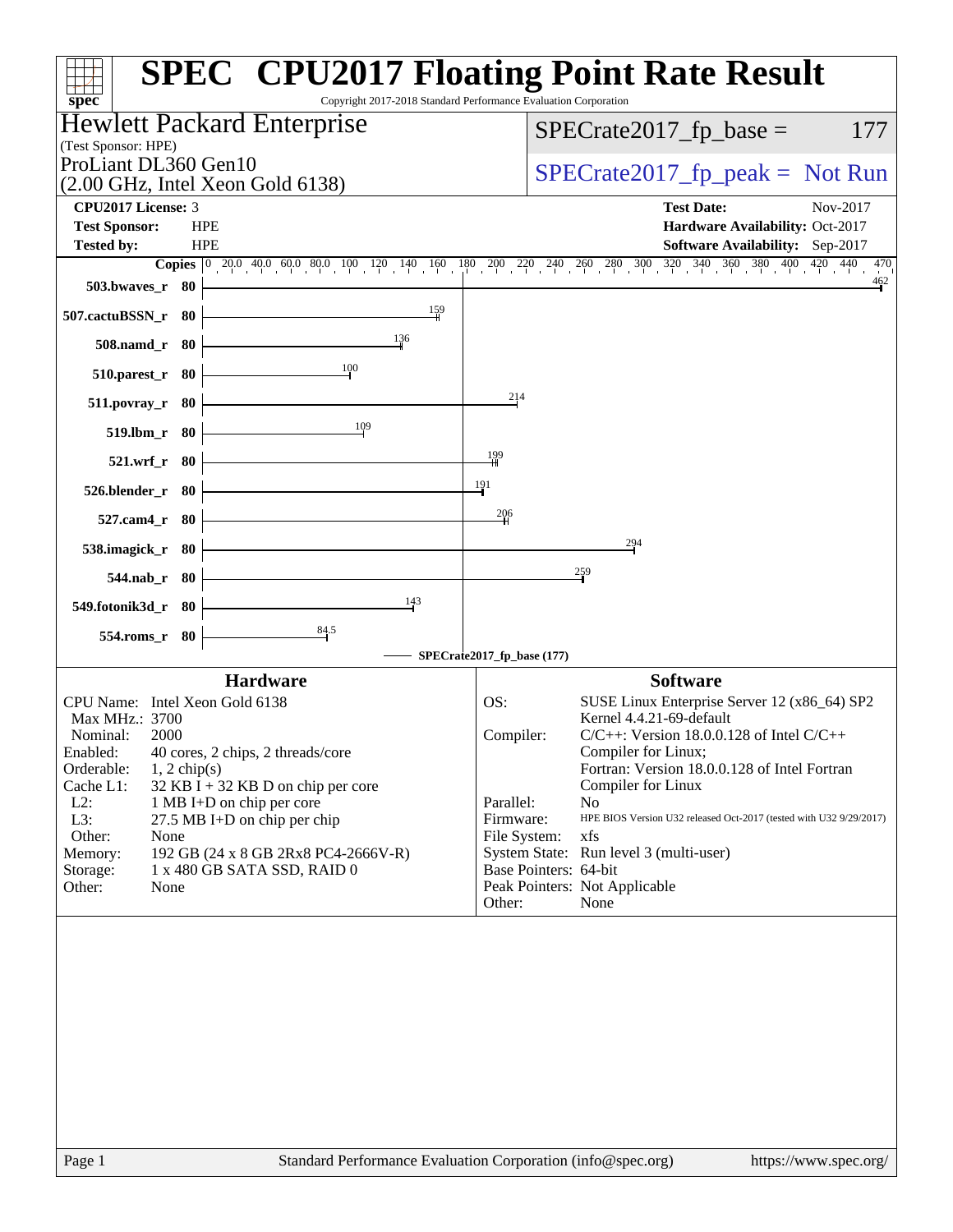Copyright 2017-2018 Standard Performance Evaluation Corporation

#### Hewlett Packard Enterprise

(Test Sponsor: HPE)

**[spec](http://www.spec.org/)**

(2.00 GHz, Intel Xeon Gold 6138)

 $SPECTate2017<sub>fr</sub> base = 177$ 

### ProLiant DL360 Gen10  $SPECTA 6146128$   $SPECTA 62017$  fp\_peak = Not Run

**[CPU2017 License:](http://www.spec.org/auto/cpu2017/Docs/result-fields.html#CPU2017License)** 3 **[Test Date:](http://www.spec.org/auto/cpu2017/Docs/result-fields.html#TestDate)** Nov-2017 **[Test Sponsor:](http://www.spec.org/auto/cpu2017/Docs/result-fields.html#TestSponsor)** HPE **[Hardware Availability:](http://www.spec.org/auto/cpu2017/Docs/result-fields.html#HardwareAvailability)** Oct-2017 **[Tested by:](http://www.spec.org/auto/cpu2017/Docs/result-fields.html#Testedby)** HPE **[Software Availability:](http://www.spec.org/auto/cpu2017/Docs/result-fields.html#SoftwareAvailability)** Sep-2017

#### **[Results Table](http://www.spec.org/auto/cpu2017/Docs/result-fields.html#ResultsTable)**

| <b>Base</b>              |                |            |                |                | <b>Peak</b>    |       |               |                |              |                        |               |                |              |
|--------------------------|----------------|------------|----------------|----------------|----------------|-------|---------------|----------------|--------------|------------------------|---------------|----------------|--------------|
| <b>Copies</b>            | <b>Seconds</b> | Ratio      | <b>Seconds</b> | Ratio          | <b>Seconds</b> | Ratio | <b>Copies</b> | <b>Seconds</b> | <b>Ratio</b> | <b>Seconds</b>         | <b>Ratio</b>  | <b>Seconds</b> | <b>Ratio</b> |
| 80                       | 1735           | 462        | 1737           | 462            | 1738           | 462   |               |                |              |                        |               |                |              |
| 80                       | 636            | 159        | 635            | <b>159</b>     | 631            | 161   |               |                |              |                        |               |                |              |
| 80                       | 559            | 136        | 561            | 136            | 564            | 135   |               |                |              |                        |               |                |              |
| 80                       | 2086           | <b>100</b> | 2084           | 100            | 2092           | 100   |               |                |              |                        |               |                |              |
| 80                       | 872            | 214        | 873            | 214            | 873            | 214   |               |                |              |                        |               |                |              |
| 80                       | 772            | <u>109</u> | 772            | 109            | 772            | 109   |               |                |              |                        |               |                |              |
| 80                       | 909            | 197        | 892            | 201            | 899            | 199   |               |                |              |                        |               |                |              |
| 80                       | 641            | 190        | <u>639</u>     | <u> 191</u>    | 637            | 191   |               |                |              |                        |               |                |              |
| 80                       | 680            | 206        | 673            | 208            | 682            | 205   |               |                |              |                        |               |                |              |
| 80                       | 677            | 294        | 678            | 294            | 676            | 294   |               |                |              |                        |               |                |              |
| 80                       | 520            | 259        | 521            | 258            | 519            | 260   |               |                |              |                        |               |                |              |
| 80                       | 2175           | 143        | 2175           | 143            | 2177           | 143   |               |                |              |                        |               |                |              |
| 80                       | 1510           | 84.2       | 1505           | 84.5           | 1504           | 84.5  |               |                |              |                        |               |                |              |
| $SPECrate2017$ fp base = |                |            |                |                |                |       |               |                |              |                        |               |                |              |
| $SPECrate2017$ fp peak = |                |            |                | <b>Not Run</b> |                |       |               |                |              |                        |               |                |              |
|                          |                |            | 177            |                |                |       |               |                |              | - - -<br>$\sim$ $\sim$ | $\sim$ $\sim$ |                |              |

Results appear in the [order in which they were run.](http://www.spec.org/auto/cpu2017/Docs/result-fields.html#RunOrder) Bold underlined text [indicates a median measurement.](http://www.spec.org/auto/cpu2017/Docs/result-fields.html#Median)

#### **[Submit Notes](http://www.spec.org/auto/cpu2017/Docs/result-fields.html#SubmitNotes)**

 The numactl mechanism was used to bind copies to processors. The config file option 'submit' was used to generate numactl commands to bind each copy to a specific processor. For details, please see the config file.

#### **[Operating System Notes](http://www.spec.org/auto/cpu2017/Docs/result-fields.html#OperatingSystemNotes)**

 Stack size set to unlimited using "ulimit -s unlimited" Prior to runcpu invocation Filesystem page cache synced and cleared with: sync; echo 3> /proc/sys/vm/drop\_caches runspec command invoked through numactl i.e.: numactl --interleave=all runspec <etc> irqbalance disabled with "service irqbalance stop" tuned profile set wtih "tuned-adm profile throughput-performance" VM Dirty ratio was set to 40 using "echo 40 > /proc/sys/vm/dirty\_ratio" Numa balancing was disabled using "echo 0 > /proc/sys/kernel/numa\_balancing"

#### **[General Notes](http://www.spec.org/auto/cpu2017/Docs/result-fields.html#GeneralNotes)**

Environment variables set by runcpu before the start of the run: LD\_LIBRARY\_PATH = "/home/specuser/cpu2017/lib/ia32:/home/specuser/cpu2017/lib/intel64" LD\_LIBRARY\_PATH = "\$LD\_LIBRARY\_PATH:/home/specuser/cpu2017/je5.0.1-32:/home/specuser/cpu2017/je5.0.1-64"

**(Continued on next page)**

| Page 2 | Standard Performance Evaluation Corporation (info@spec.org) |  | https://www.spec.org/ |
|--------|-------------------------------------------------------------|--|-----------------------|
|--------|-------------------------------------------------------------|--|-----------------------|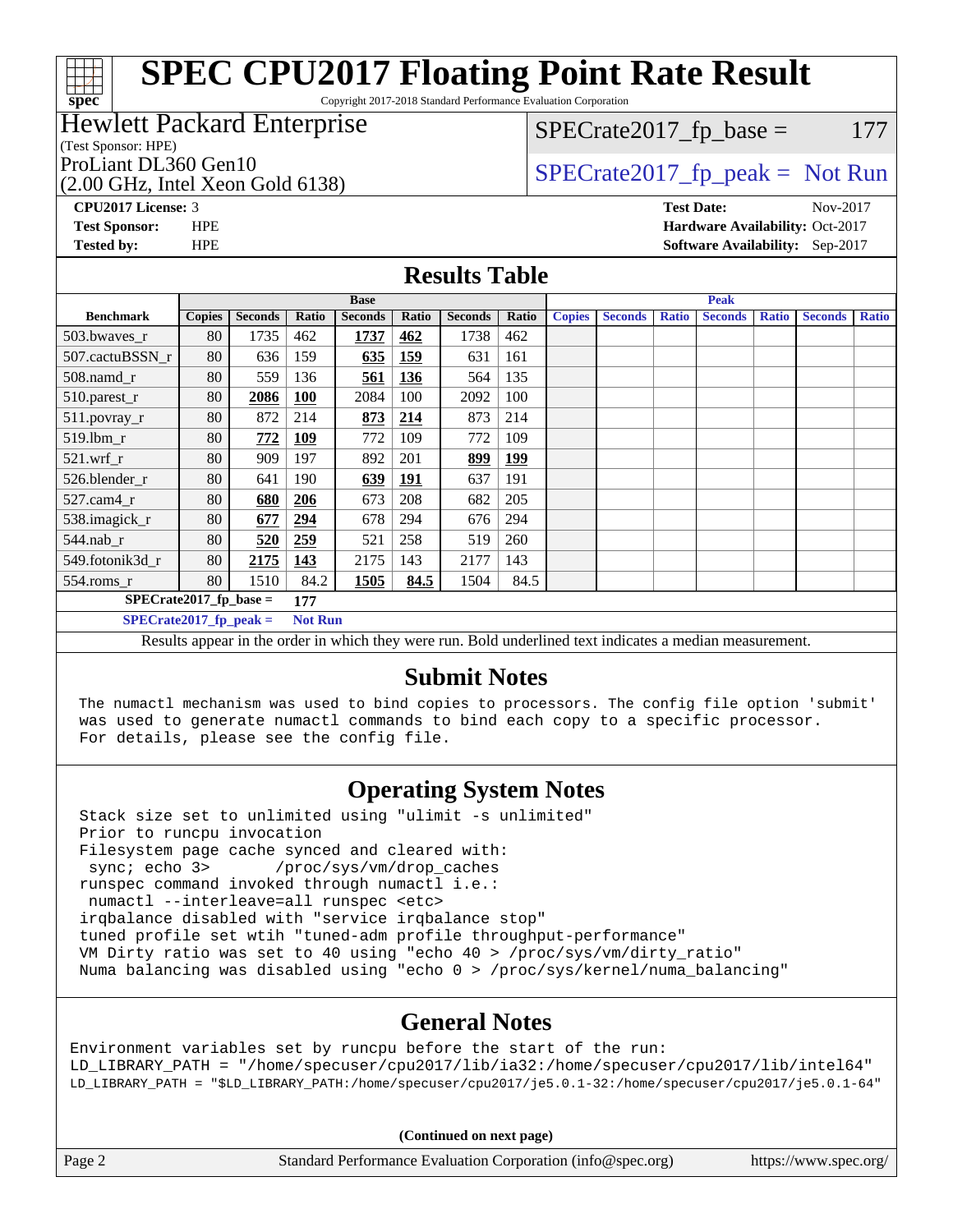Copyright 2017-2018 Standard Performance Evaluation Corporation

#### Hewlett Packard Enterprise

(Test Sponsor: HPE)

 $SPECTate2017<sub>fr</sub> base = 177$ 

(2.00 GHz, Intel Xeon Gold 6138)

ProLiant DL360 Gen10  $SPECTA 6146128$   $SPECTA 62017$  fp\_peak = Not Run

**[spec](http://www.spec.org/)**

**[CPU2017 License:](http://www.spec.org/auto/cpu2017/Docs/result-fields.html#CPU2017License)** 3 **[Test Date:](http://www.spec.org/auto/cpu2017/Docs/result-fields.html#TestDate)** Nov-2017 **[Test Sponsor:](http://www.spec.org/auto/cpu2017/Docs/result-fields.html#TestSponsor)** HPE **[Hardware Availability:](http://www.spec.org/auto/cpu2017/Docs/result-fields.html#HardwareAvailability)** Oct-2017 **[Tested by:](http://www.spec.org/auto/cpu2017/Docs/result-fields.html#Testedby)** HPE **[Software Availability:](http://www.spec.org/auto/cpu2017/Docs/result-fields.html#SoftwareAvailability)** Sep-2017

#### **[General Notes \(Continued\)](http://www.spec.org/auto/cpu2017/Docs/result-fields.html#GeneralNotes)**

 Binaries compiled on a system with 1x Intel Core i7-4790 CPU + 32GB RAM memory using Redhat Enterprise Linux 7.4

#### **[Platform Notes](http://www.spec.org/auto/cpu2017/Docs/result-fields.html#PlatformNotes)**

BIOS Configuration: Thermal Configuration set to Maximum Cooling LLC Prefetcher set to Enabled LLC Dead Line Allocation set to Disabled Stale A to S set to Disabled Memory Patrol Scrubbing set to disabled Workload Profile set to General Throughput Compute Minimum Processor Idle Power Core C-State set to C1E Sysinfo program /home/specuser/cpu2017/bin/sysinfo Rev: r5797 of 2017-06-14 96c45e4568ad54c135fd618bcc091c0f running on linux-0s5n Sat Nov 11 13:28:12 2017 SUT (System Under Test) info as seen by some common utilities. For more information on this section, see <https://www.spec.org/cpu2017/Docs/config.html#sysinfo> From /proc/cpuinfo model name : Intel(R) Xeon(R) Gold 6138 CPU @ 2.00GHz 2 "physical id"s (chips) 80 "processors" cores, siblings (Caution: counting these is hw and system dependent. The following excerpts from /proc/cpuinfo might not be reliable. Use with caution.) cpu cores : 20 siblings : 40 physical 0: cores 0 1 2 3 8 9 10 11 12 16 17 18 19 20 24 25 26 27 28 physical 1: cores 0 1 2 3 8 9 10 11 12 16 17 18 19 20 24 25 26 27 28 From lscpu: Architecture: x86\_64 CPU op-mode(s): 32-bit, 64-bit Byte Order: Little Endian  $CPU(s):$  80 On-line CPU(s) list: 0-79 Thread(s) per core: 2 Core(s) per socket: 20 Socket(s): 2 NUMA node(s): 4 Vendor ID: GenuineIntel CPU family: 6 Model: 85 Model name: Intel(R) Xeon(R) Gold 6138 CPU @ 2.00GHz **(Continued on next page)**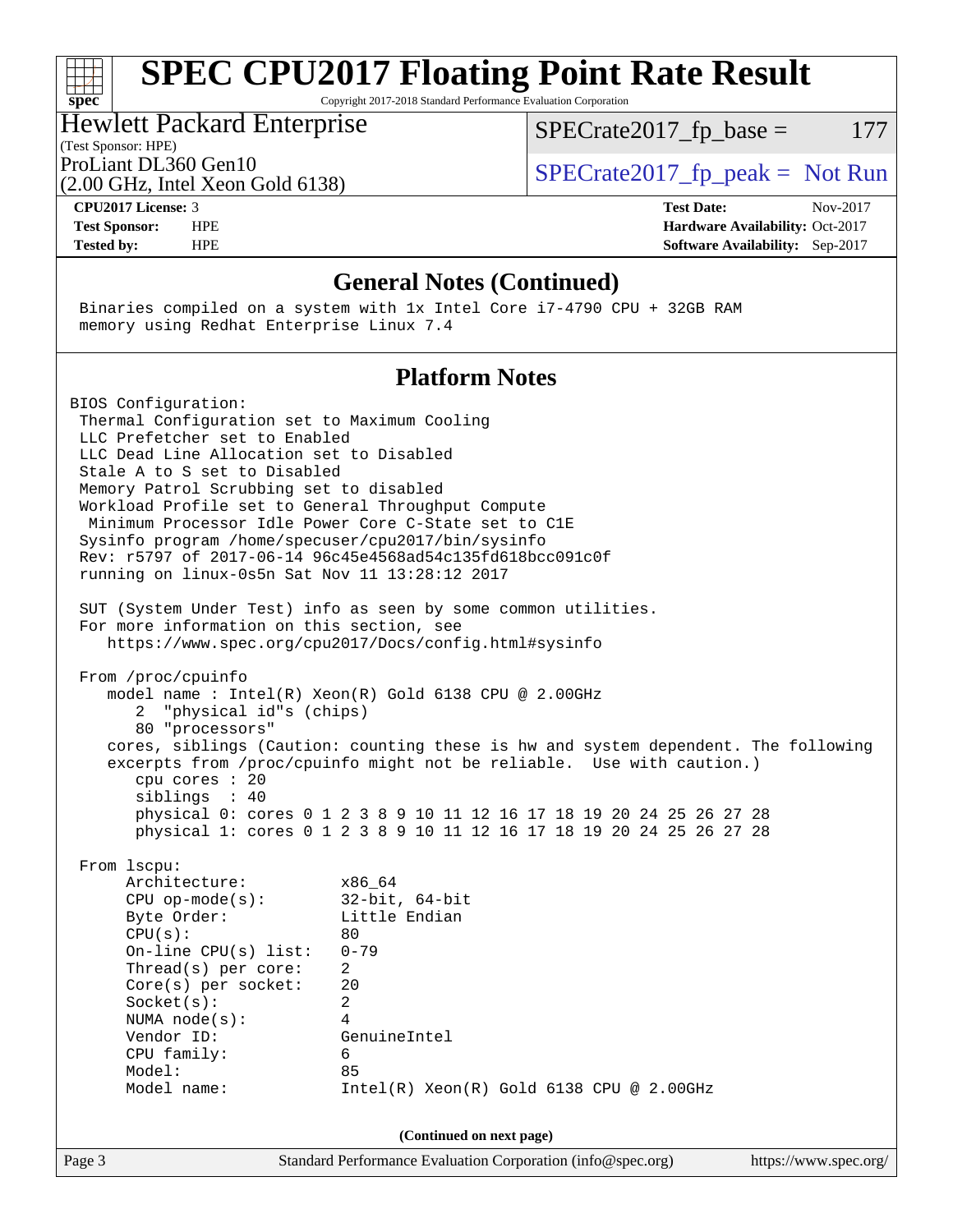Copyright 2017-2018 Standard Performance Evaluation Corporation

### Hewlett Packard Enterprise

 $SPECTate2017<sub>fr</sub> base = 177$ 

(Test Sponsor: HPE) (2.00 GHz, Intel Xeon Gold 6138)

ProLiant DL360 Gen10  $SPECrate2017$  fp\_peak = Not Run

#### **[CPU2017 License:](http://www.spec.org/auto/cpu2017/Docs/result-fields.html#CPU2017License)** 3 **[Test Date:](http://www.spec.org/auto/cpu2017/Docs/result-fields.html#TestDate)** Nov-2017

**[spec](http://www.spec.org/)**

 $\pm\tau$ 

**[Test Sponsor:](http://www.spec.org/auto/cpu2017/Docs/result-fields.html#TestSponsor)** HPE **[Hardware Availability:](http://www.spec.org/auto/cpu2017/Docs/result-fields.html#HardwareAvailability)** Oct-2017 **[Tested by:](http://www.spec.org/auto/cpu2017/Docs/result-fields.html#Testedby)** HPE **[Software Availability:](http://www.spec.org/auto/cpu2017/Docs/result-fields.html#SoftwareAvailability)** Sep-2017

#### **[Platform Notes \(Continued\)](http://www.spec.org/auto/cpu2017/Docs/result-fields.html#PlatformNotes)**

| Stepping:               | 4                  |  |
|-------------------------|--------------------|--|
| CPU MHz:                | 1995.318           |  |
| BogoMIPS:               | 3990.63            |  |
| Virtualization:         | $VT - x$           |  |
| $L1d$ cache:            | 32K                |  |
| $L1i$ cache:            | 32K                |  |
| $L2$ cache:             | 1024K              |  |
| $L3$ cache:             | 28160K             |  |
| NUMA node0 CPU(s):      | $0 - 9, 40 - 49$   |  |
| NUMA $node1$ $CPU(s)$ : | $10 - 19, 50 - 59$ |  |
| NUMA node2 CPU(s):      | $20 - 29,60 - 69$  |  |
| NUMA $node3$ $CPU(s)$ : | $30 - 39, 70 - 79$ |  |
| Flaqs:                  | fpu vme de pse tso |  |
|                         |                    |  |

c msr pae mce cx8 apic sep mtrr pge mca cmov pat pse36 clflush dts acpi mmx fxsr sse sse2 ss ht tm pbe syscall nx pdpe1gb rdtscp lm constant\_tsc art arch\_perfmon pebs bts rep\_good nopl xtopology nonstop\_tsc aperfmperf eagerfpu pni pclmulqdq dtes64 monitor ds\_cpl vmx smx est tm2 ssse3 sdbg fma cx16 xtpr pdcm pcid dca sse4\_1 sse4\_2 x2apic movbe popcnt tsc\_deadline\_timer aes xsave avx f16c rdrand lahf\_lm abm 3dnowprefetch ida arat epb pln pts dtherm intel\_pt tpr\_shadow vnmi flexpriority ept vpid fsgsbase tsc\_adjust bmi1 hle avx2 smep bmi2 erms invpcid rtm cqm mpx avx512f avx512dq rdseed adx smap clflushopt clwb avx512cd avx512bw avx512vl xsaveopt xsavec xgetbv1 cqm\_llc cqm\_occup\_llc

```
 /proc/cpuinfo cache data
cache size : 28160 KB
```
 From numactl --hardware WARNING: a numactl 'node' might or might not correspond to a physical chip. available: 4 nodes (0-3) node 0 cpus: 0 1 2 3 4 5 6 7 8 9 40 41 42 43 44 45 46 47 48 49 node 0 size: 47891 MB node 0 free: 30498 MB node 1 cpus: 10 11 12 13 14 15 16 17 18 19 50 51 52 53 54 55 56 57 58 59 node 1 size: 48381 MB node 1 free: 32906 MB node 2 cpus: 20 21 22 23 24 25 26 27 28 29 60 61 62 63 64 65 66 67 68 69 node 2 size: 48381 MB node 2 free: 33170 MB node 3 cpus: 30 31 32 33 34 35 36 37 38 39 70 71 72 73 74 75 76 77 78 79 node 3 size: 48263 MB node 3 free: 33064 MB node distances: node 0 1 2 3 0: 10 21 31 31 1: 21 10 31 31 2: 31 31 10 21 3: 31 31 21 10 **(Continued on next page)**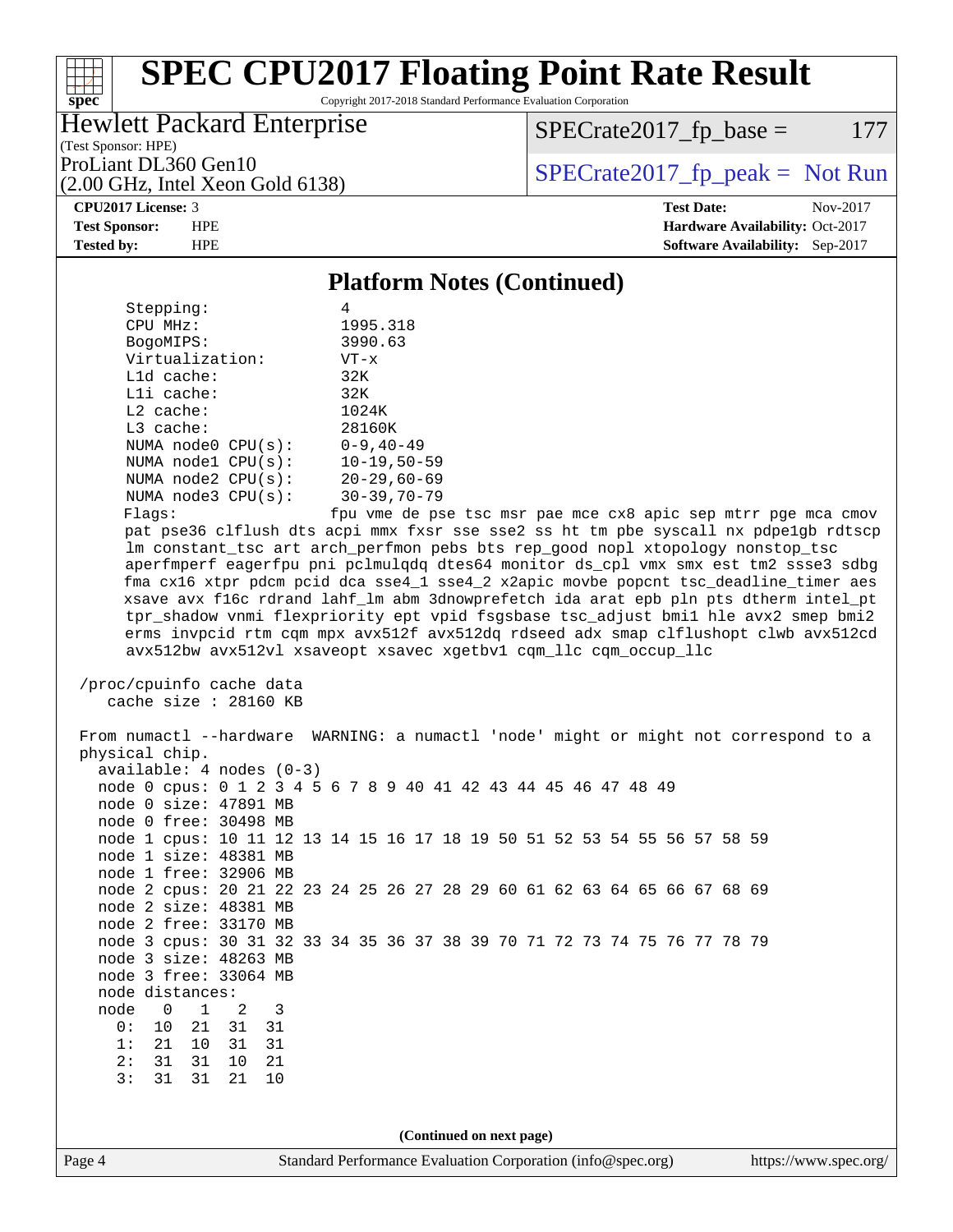Copyright 2017-2018 Standard Performance Evaluation Corporation

#### Hewlett Packard Enterprise

 $SPECTate2017<sub>fr</sub> base = 177$ 

### (Test Sponsor: HPE)

(2.00 GHz, Intel Xeon Gold 6138)

ProLiant DL360 Gen10  $SPECTA 6146128$   $SPECTA 62017$  fp\_peak = Not Run

**[spec](http://www.spec.org/)**

 $\pm r$ 

**[CPU2017 License:](http://www.spec.org/auto/cpu2017/Docs/result-fields.html#CPU2017License)** 3 **[Test Date:](http://www.spec.org/auto/cpu2017/Docs/result-fields.html#TestDate)** Nov-2017 **[Test Sponsor:](http://www.spec.org/auto/cpu2017/Docs/result-fields.html#TestSponsor)** HPE **[Hardware Availability:](http://www.spec.org/auto/cpu2017/Docs/result-fields.html#HardwareAvailability)** Oct-2017 **[Tested by:](http://www.spec.org/auto/cpu2017/Docs/result-fields.html#Testedby)** HPE **[Software Availability:](http://www.spec.org/auto/cpu2017/Docs/result-fields.html#SoftwareAvailability)** Sep-2017

#### **[Platform Notes \(Continued\)](http://www.spec.org/auto/cpu2017/Docs/result-fields.html#PlatformNotes)**

 From /proc/meminfo MemTotal: 197547324 kB HugePages\_Total: 0 Hugepagesize: 2048 kB From /etc/\*release\* /etc/\*version\* SuSE-release: SUSE Linux Enterprise Server 12 (x86\_64) VERSION = 12 PATCHLEVEL = 2 # This file is deprecated and will be removed in a future service pack or release. # Please check /etc/os-release for details about this release. os-release: NAME="SLES" VERSION="12-SP2" VERSION\_ID="12.2" PRETTY\_NAME="SUSE Linux Enterprise Server 12 SP2" ID="sles" ANSI\_COLOR="0;32" CPE\_NAME="cpe:/o:suse:sles:12:sp2" uname -a: Linux linux-0s5n 4.4.21-69-default #1 SMP Tue Oct 25 10:58:20 UTC 2016 (9464f67) x86\_64 x86\_64 x86\_64 GNU/Linux run-level 3 Nov 10 20:28 SPEC is set to: /home/specuser/cpu2017 Filesystem Type Size Used Avail Use% Mounted on /dev/sdb3 xfs 407G 141G 267G 35% /home Additional information from dmidecode follows. WARNING: Use caution when you interpret this section. The 'dmidecode' program reads system data which is "intended to allow hardware to be accurately determined", but the intent may not be met, as there are frequent changes to hardware, firmware, and the "DMTF SMBIOS" standard. BIOS HPE U32 09/29/2017 Memory: 24x UNKNOWN NOT AVAILABLE 8 GB 2 rank 2666 (End of data from sysinfo program) **[Compiler Version Notes](http://www.spec.org/auto/cpu2017/Docs/result-fields.html#CompilerVersionNotes)** ============================================================================== CC 519.1bm  $r(base)$  538.imagick  $r(base)$  544.nab  $r(base)$ ------------------------------------------------------------------------------ **(Continued on next page)**

Page 5 Standard Performance Evaluation Corporation [\(info@spec.org\)](mailto:info@spec.org) <https://www.spec.org/>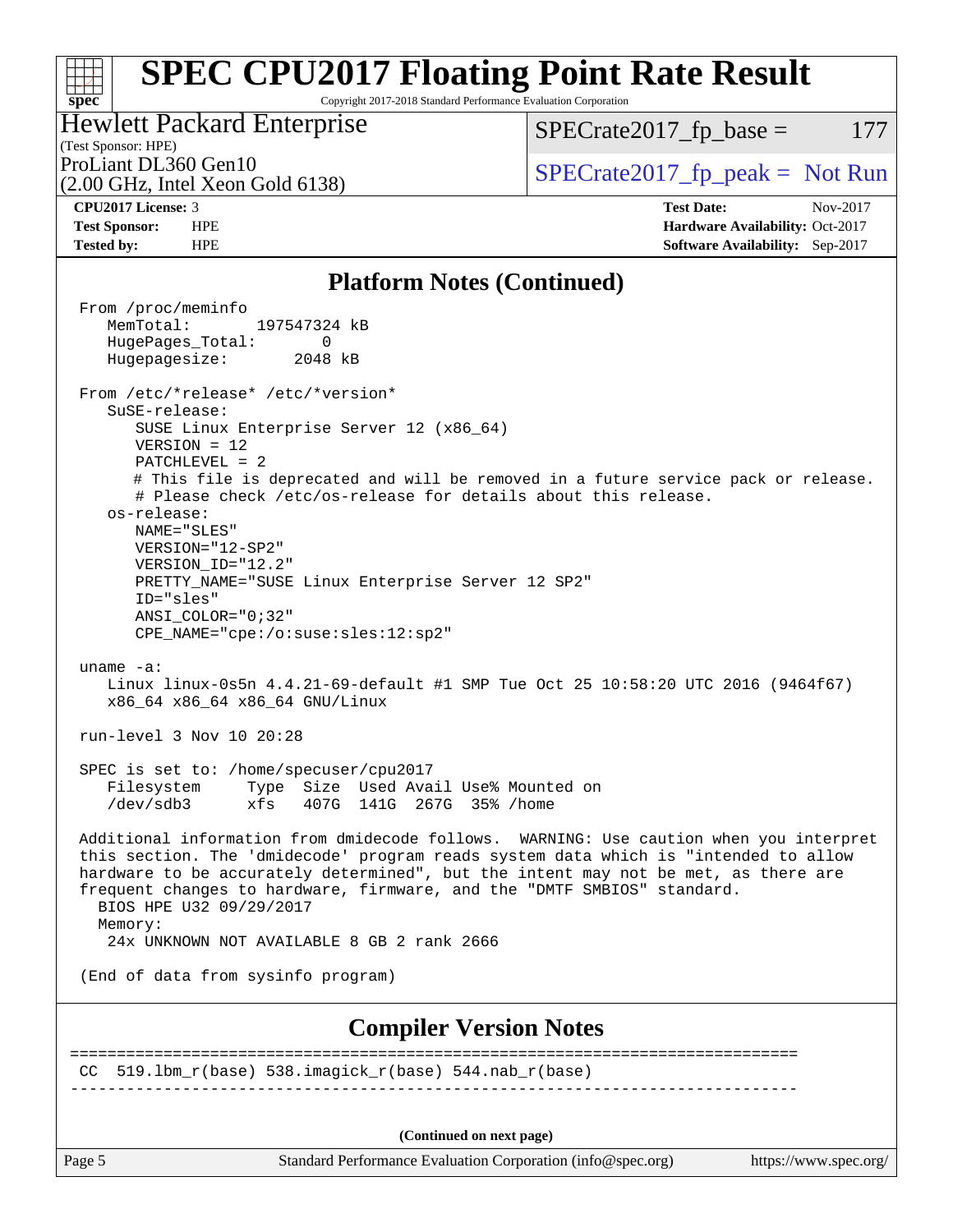| <b>Hewlett Packard Enterprise</b><br>(Test Sponsor: HPE)                                                                                                                                      | $SPECrate2017_fp\_base =$<br>177                                                                    |
|-----------------------------------------------------------------------------------------------------------------------------------------------------------------------------------------------|-----------------------------------------------------------------------------------------------------|
| ProLiant DL360 Gen10<br>(2.00 GHz, Intel Xeon Gold 6138)                                                                                                                                      | $SPECrate2017_fp\_peak = Not Run$                                                                   |
| CPU2017 License: 3<br><b>Test Sponsor:</b><br><b>HPE</b><br><b>Tested by:</b><br><b>HPE</b>                                                                                                   | <b>Test Date:</b><br>Nov-2017<br>Hardware Availability: Oct-2017<br>Software Availability: Sep-2017 |
| <b>Compiler Version Notes (Continued)</b>                                                                                                                                                     |                                                                                                     |
| icc (ICC) 18.0.0 20170811<br>Copyright (C) 1985-2017 Intel Corporation. All rights reserved.                                                                                                  |                                                                                                     |
| CXXC $508.namd_r(base) 510.parest_r(base)$                                                                                                                                                    |                                                                                                     |
| icpc (ICC) 18.0.0 20170811<br>Copyright (C) 1985-2017 Intel Corporation. All rights reserved.                                                                                                 |                                                                                                     |
| 511.povray_r(base) 526.blender_r(base)<br>CC.                                                                                                                                                 |                                                                                                     |
| icpc (ICC) 18.0.0 20170811<br>Copyright (C) 1985-2017 Intel Corporation. All rights reserved.<br>icc (ICC) 18.0.0 20170811<br>Copyright (C) 1985-2017 Intel Corporation. All rights reserved. |                                                                                                     |
| FC 507.cactuBSSN_r(base)                                                                                                                                                                      |                                                                                                     |
| icpc (ICC) 18.0.0 20170811                                                                                                                                                                    |                                                                                                     |
| Copyright (C) 1985-2017 Intel Corporation. All rights reserved.<br>icc (ICC) 18.0.0 20170811                                                                                                  |                                                                                                     |
| Copyright (C) 1985-2017 Intel Corporation. All rights reserved.<br>ifort (IFORT) 18.0.0 20170811<br>Copyright (C) 1985-2017 Intel Corporation. All rights reserved.                           |                                                                                                     |

----------------------------------------------------------------------------- ifort (IFORT) 18.0.0 20170811 Copyright (C) 1985-2017 Intel Corporation. All rights reserved.

------------------------------------------------------------------------------

============================================================================== CC 521.wrf\_r(base) 527.cam4\_r(base)

----------------------------------------------------------------------------- ifort (IFORT) 18.0.0 20170811 Copyright (C) 1985-2017 Intel Corporation. All rights reserved. icc (ICC) 18.0.0 20170811 Copyright (C) 1985-2017 Intel Corporation. All rights reserved. ------------------------------------------------------------------------------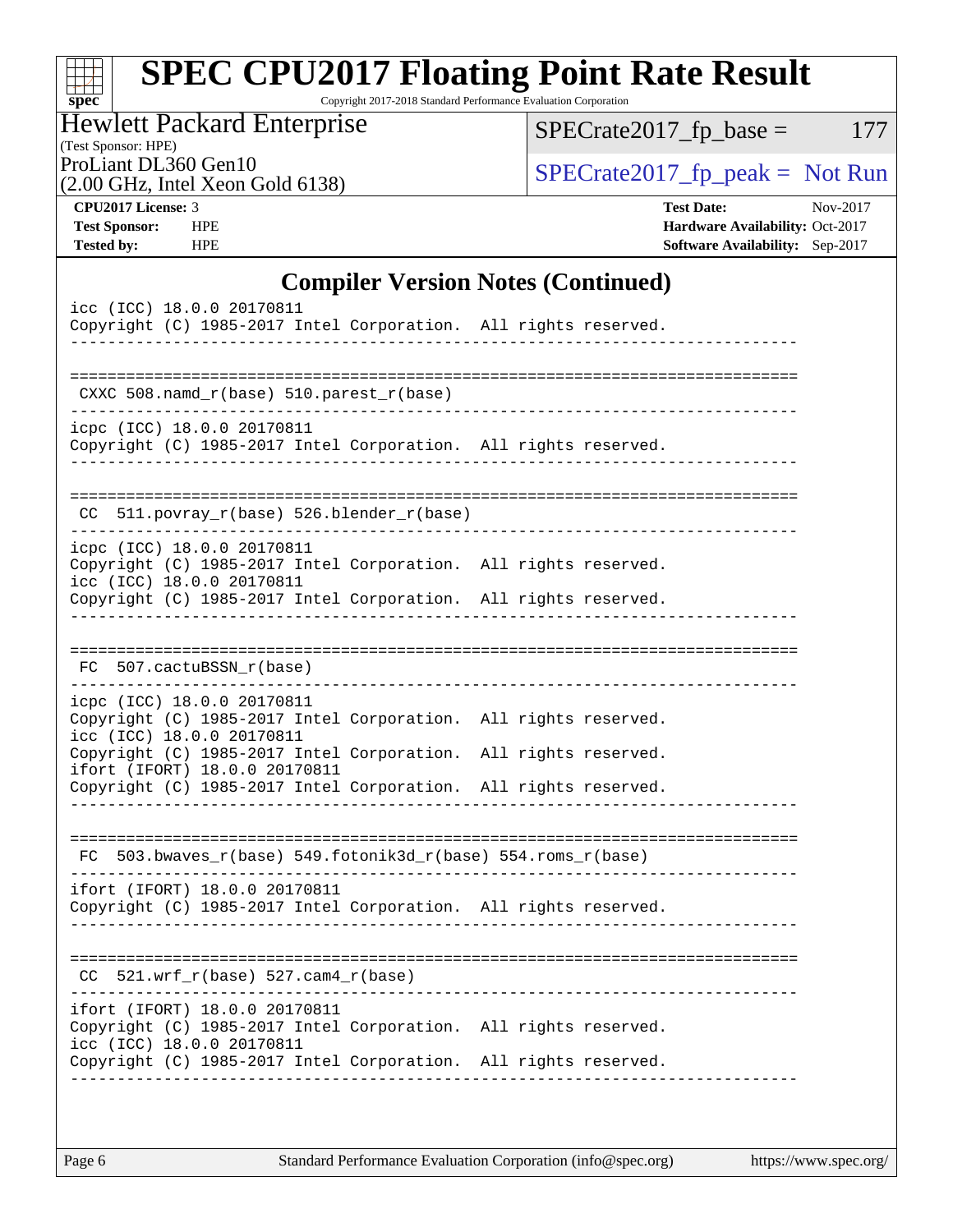#### $\pm\pm\tau$ **[spec](http://www.spec.org/)**

# **[SPEC CPU2017 Floating Point Rate Result](http://www.spec.org/auto/cpu2017/Docs/result-fields.html#SPECCPU2017FloatingPointRateResult)**

Copyright 2017-2018 Standard Performance Evaluation Corporation

## Hewlett Packard Enterprise

 $SPECTate2017<sub>fr</sub> base = 177$ 

## (Test Sponsor: HPE)

(2.00 GHz, Intel Xeon Gold 6138)

ProLiant DL360 Gen10<br>  $\begin{array}{r} \text{SPECrate2017\_fp\_peak = Not Run} \\ \text{SPECrate2017\_fp\_peak = Not Run} \end{array}$ 

**[CPU2017 License:](http://www.spec.org/auto/cpu2017/Docs/result-fields.html#CPU2017License)** 3 **[Test Date:](http://www.spec.org/auto/cpu2017/Docs/result-fields.html#TestDate)** Nov-2017 **[Test Sponsor:](http://www.spec.org/auto/cpu2017/Docs/result-fields.html#TestSponsor)** HPE **[Hardware Availability:](http://www.spec.org/auto/cpu2017/Docs/result-fields.html#HardwareAvailability)** Oct-2017 **[Tested by:](http://www.spec.org/auto/cpu2017/Docs/result-fields.html#Testedby)** HPE **[Software Availability:](http://www.spec.org/auto/cpu2017/Docs/result-fields.html#SoftwareAvailability)** Sep-2017

### **[Base Compiler Invocation](http://www.spec.org/auto/cpu2017/Docs/result-fields.html#BaseCompilerInvocation)**

[C benchmarks](http://www.spec.org/auto/cpu2017/Docs/result-fields.html#Cbenchmarks):

[icc](http://www.spec.org/cpu2017/results/res2017q4/cpu2017-20171114-00797.flags.html#user_CCbase_intel_icc_18.0_66fc1ee009f7361af1fbd72ca7dcefbb700085f36577c54f309893dd4ec40d12360134090235512931783d35fd58c0460139e722d5067c5574d8eaf2b3e37e92)

[C++ benchmarks:](http://www.spec.org/auto/cpu2017/Docs/result-fields.html#CXXbenchmarks) [icpc](http://www.spec.org/cpu2017/results/res2017q4/cpu2017-20171114-00797.flags.html#user_CXXbase_intel_icpc_18.0_c510b6838c7f56d33e37e94d029a35b4a7bccf4766a728ee175e80a419847e808290a9b78be685c44ab727ea267ec2f070ec5dc83b407c0218cded6866a35d07)

[Fortran benchmarks:](http://www.spec.org/auto/cpu2017/Docs/result-fields.html#Fortranbenchmarks) [ifort](http://www.spec.org/cpu2017/results/res2017q4/cpu2017-20171114-00797.flags.html#user_FCbase_intel_ifort_18.0_8111460550e3ca792625aed983ce982f94888b8b503583aa7ba2b8303487b4d8a21a13e7191a45c5fd58ff318f48f9492884d4413fa793fd88dd292cad7027ca)

[Benchmarks using both Fortran and C](http://www.spec.org/auto/cpu2017/Docs/result-fields.html#BenchmarksusingbothFortranandC): [ifort](http://www.spec.org/cpu2017/results/res2017q4/cpu2017-20171114-00797.flags.html#user_CC_FCbase_intel_ifort_18.0_8111460550e3ca792625aed983ce982f94888b8b503583aa7ba2b8303487b4d8a21a13e7191a45c5fd58ff318f48f9492884d4413fa793fd88dd292cad7027ca) [icc](http://www.spec.org/cpu2017/results/res2017q4/cpu2017-20171114-00797.flags.html#user_CC_FCbase_intel_icc_18.0_66fc1ee009f7361af1fbd72ca7dcefbb700085f36577c54f309893dd4ec40d12360134090235512931783d35fd58c0460139e722d5067c5574d8eaf2b3e37e92)

[Benchmarks using both C and C++:](http://www.spec.org/auto/cpu2017/Docs/result-fields.html#BenchmarksusingbothCandCXX) [icpc](http://www.spec.org/cpu2017/results/res2017q4/cpu2017-20171114-00797.flags.html#user_CC_CXXbase_intel_icpc_18.0_c510b6838c7f56d33e37e94d029a35b4a7bccf4766a728ee175e80a419847e808290a9b78be685c44ab727ea267ec2f070ec5dc83b407c0218cded6866a35d07) [icc](http://www.spec.org/cpu2017/results/res2017q4/cpu2017-20171114-00797.flags.html#user_CC_CXXbase_intel_icc_18.0_66fc1ee009f7361af1fbd72ca7dcefbb700085f36577c54f309893dd4ec40d12360134090235512931783d35fd58c0460139e722d5067c5574d8eaf2b3e37e92)

[Benchmarks using Fortran, C, and C++](http://www.spec.org/auto/cpu2017/Docs/result-fields.html#BenchmarksusingFortranCandCXX): [icpc](http://www.spec.org/cpu2017/results/res2017q4/cpu2017-20171114-00797.flags.html#user_CC_CXX_FCbase_intel_icpc_18.0_c510b6838c7f56d33e37e94d029a35b4a7bccf4766a728ee175e80a419847e808290a9b78be685c44ab727ea267ec2f070ec5dc83b407c0218cded6866a35d07) [icc](http://www.spec.org/cpu2017/results/res2017q4/cpu2017-20171114-00797.flags.html#user_CC_CXX_FCbase_intel_icc_18.0_66fc1ee009f7361af1fbd72ca7dcefbb700085f36577c54f309893dd4ec40d12360134090235512931783d35fd58c0460139e722d5067c5574d8eaf2b3e37e92) [ifort](http://www.spec.org/cpu2017/results/res2017q4/cpu2017-20171114-00797.flags.html#user_CC_CXX_FCbase_intel_ifort_18.0_8111460550e3ca792625aed983ce982f94888b8b503583aa7ba2b8303487b4d8a21a13e7191a45c5fd58ff318f48f9492884d4413fa793fd88dd292cad7027ca)

### **[Base Portability Flags](http://www.spec.org/auto/cpu2017/Docs/result-fields.html#BasePortabilityFlags)**

 503.bwaves\_r: [-DSPEC\\_LP64](http://www.spec.org/cpu2017/results/res2017q4/cpu2017-20171114-00797.flags.html#suite_basePORTABILITY503_bwaves_r_DSPEC_LP64) 507.cactuBSSN\_r: [-DSPEC\\_LP64](http://www.spec.org/cpu2017/results/res2017q4/cpu2017-20171114-00797.flags.html#suite_basePORTABILITY507_cactuBSSN_r_DSPEC_LP64) 508.namd\_r: [-DSPEC\\_LP64](http://www.spec.org/cpu2017/results/res2017q4/cpu2017-20171114-00797.flags.html#suite_basePORTABILITY508_namd_r_DSPEC_LP64) 510.parest\_r: [-DSPEC\\_LP64](http://www.spec.org/cpu2017/results/res2017q4/cpu2017-20171114-00797.flags.html#suite_basePORTABILITY510_parest_r_DSPEC_LP64) 511.povray\_r: [-DSPEC\\_LP64](http://www.spec.org/cpu2017/results/res2017q4/cpu2017-20171114-00797.flags.html#suite_basePORTABILITY511_povray_r_DSPEC_LP64) 519.lbm\_r: [-DSPEC\\_LP64](http://www.spec.org/cpu2017/results/res2017q4/cpu2017-20171114-00797.flags.html#suite_basePORTABILITY519_lbm_r_DSPEC_LP64) 521.wrf\_r: [-DSPEC\\_LP64](http://www.spec.org/cpu2017/results/res2017q4/cpu2017-20171114-00797.flags.html#suite_basePORTABILITY521_wrf_r_DSPEC_LP64) [-DSPEC\\_CASE\\_FLAG](http://www.spec.org/cpu2017/results/res2017q4/cpu2017-20171114-00797.flags.html#b521.wrf_r_baseCPORTABILITY_DSPEC_CASE_FLAG) [-convert big\\_endian](http://www.spec.org/cpu2017/results/res2017q4/cpu2017-20171114-00797.flags.html#user_baseFPORTABILITY521_wrf_r_convert_big_endian_c3194028bc08c63ac5d04de18c48ce6d347e4e562e8892b8bdbdc0214820426deb8554edfa529a3fb25a586e65a3d812c835984020483e7e73212c4d31a38223) 526.blender\_r: [-DSPEC\\_LP64](http://www.spec.org/cpu2017/results/res2017q4/cpu2017-20171114-00797.flags.html#suite_basePORTABILITY526_blender_r_DSPEC_LP64) [-DSPEC\\_LINUX](http://www.spec.org/cpu2017/results/res2017q4/cpu2017-20171114-00797.flags.html#b526.blender_r_baseCPORTABILITY_DSPEC_LINUX) [-funsigned-char](http://www.spec.org/cpu2017/results/res2017q4/cpu2017-20171114-00797.flags.html#user_baseCPORTABILITY526_blender_r_force_uchar_40c60f00ab013830e2dd6774aeded3ff59883ba5a1fc5fc14077f794d777847726e2a5858cbc7672e36e1b067e7e5c1d9a74f7176df07886a243d7cc18edfe67) 527.cam4\_r: [-DSPEC\\_LP64](http://www.spec.org/cpu2017/results/res2017q4/cpu2017-20171114-00797.flags.html#suite_basePORTABILITY527_cam4_r_DSPEC_LP64) [-DSPEC\\_CASE\\_FLAG](http://www.spec.org/cpu2017/results/res2017q4/cpu2017-20171114-00797.flags.html#b527.cam4_r_baseCPORTABILITY_DSPEC_CASE_FLAG) 538.imagick\_r: [-DSPEC\\_LP64](http://www.spec.org/cpu2017/results/res2017q4/cpu2017-20171114-00797.flags.html#suite_basePORTABILITY538_imagick_r_DSPEC_LP64) 544.nab\_r: [-DSPEC\\_LP64](http://www.spec.org/cpu2017/results/res2017q4/cpu2017-20171114-00797.flags.html#suite_basePORTABILITY544_nab_r_DSPEC_LP64) 549.fotonik3d\_r: [-DSPEC\\_LP64](http://www.spec.org/cpu2017/results/res2017q4/cpu2017-20171114-00797.flags.html#suite_basePORTABILITY549_fotonik3d_r_DSPEC_LP64) 554.roms\_r: [-DSPEC\\_LP64](http://www.spec.org/cpu2017/results/res2017q4/cpu2017-20171114-00797.flags.html#suite_basePORTABILITY554_roms_r_DSPEC_LP64)

## **[Base Optimization Flags](http://www.spec.org/auto/cpu2017/Docs/result-fields.html#BaseOptimizationFlags)**

[C benchmarks](http://www.spec.org/auto/cpu2017/Docs/result-fields.html#Cbenchmarks):

[-xCORE-AVX2](http://www.spec.org/cpu2017/results/res2017q4/cpu2017-20171114-00797.flags.html#user_CCbase_f-xCORE-AVX2) [-ipo](http://www.spec.org/cpu2017/results/res2017q4/cpu2017-20171114-00797.flags.html#user_CCbase_f-ipo) [-O3](http://www.spec.org/cpu2017/results/res2017q4/cpu2017-20171114-00797.flags.html#user_CCbase_f-O3) [-no-prec-div](http://www.spec.org/cpu2017/results/res2017q4/cpu2017-20171114-00797.flags.html#user_CCbase_f-no-prec-div) [-qopt-prefetch](http://www.spec.org/cpu2017/results/res2017q4/cpu2017-20171114-00797.flags.html#user_CCbase_f-qopt-prefetch) [-ffinite-math-only](http://www.spec.org/cpu2017/results/res2017q4/cpu2017-20171114-00797.flags.html#user_CCbase_f_finite_math_only_cb91587bd2077682c4b38af759c288ed7c732db004271a9512da14a4f8007909a5f1427ecbf1a0fb78ff2a814402c6114ac565ca162485bbcae155b5e4258871) [-qopt-mem-layout-trans=3](http://www.spec.org/cpu2017/results/res2017q4/cpu2017-20171114-00797.flags.html#user_CCbase_f-qopt-mem-layout-trans_de80db37974c74b1f0e20d883f0b675c88c3b01e9d123adea9b28688d64333345fb62bc4a798493513fdb68f60282f9a726aa07f478b2f7113531aecce732043)

[C++ benchmarks:](http://www.spec.org/auto/cpu2017/Docs/result-fields.html#CXXbenchmarks) [-xCORE-AVX2](http://www.spec.org/cpu2017/results/res2017q4/cpu2017-20171114-00797.flags.html#user_CXXbase_f-xCORE-AVX2) [-ipo](http://www.spec.org/cpu2017/results/res2017q4/cpu2017-20171114-00797.flags.html#user_CXXbase_f-ipo) [-O3](http://www.spec.org/cpu2017/results/res2017q4/cpu2017-20171114-00797.flags.html#user_CXXbase_f-O3) [-no-prec-div](http://www.spec.org/cpu2017/results/res2017q4/cpu2017-20171114-00797.flags.html#user_CXXbase_f-no-prec-div) [-qopt-prefetch](http://www.spec.org/cpu2017/results/res2017q4/cpu2017-20171114-00797.flags.html#user_CXXbase_f-qopt-prefetch) [-ffinite-math-only](http://www.spec.org/cpu2017/results/res2017q4/cpu2017-20171114-00797.flags.html#user_CXXbase_f_finite_math_only_cb91587bd2077682c4b38af759c288ed7c732db004271a9512da14a4f8007909a5f1427ecbf1a0fb78ff2a814402c6114ac565ca162485bbcae155b5e4258871)

**(Continued on next page)**

| Page 7 | <b>Standard Performance Evaluation Corporation</b> |  |
|--------|----------------------------------------------------|--|
|--------|----------------------------------------------------|--|

n [\(info@spec.org\)](mailto:info@spec.org) <https://www.spec.org/>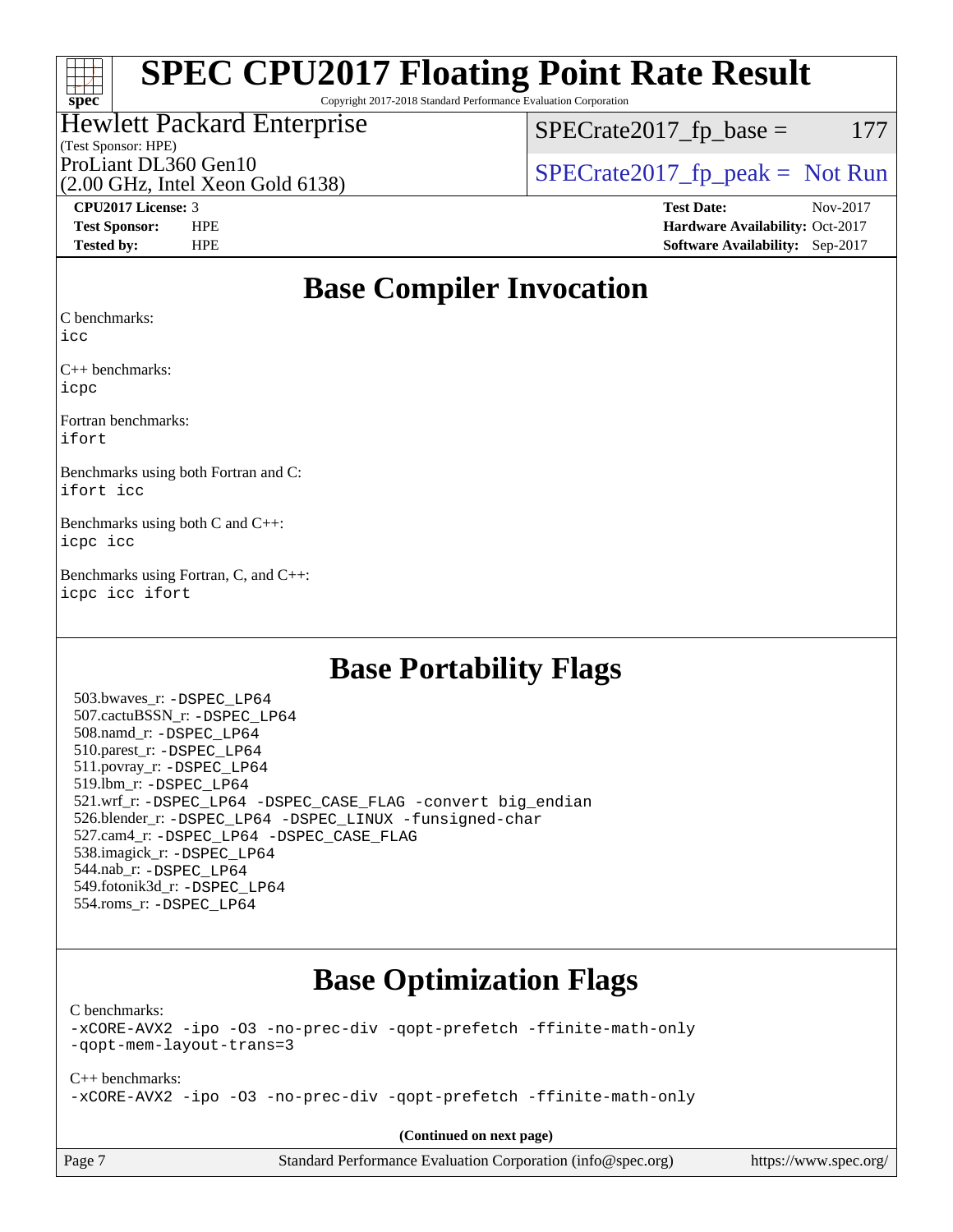# **[spec](http://www.spec.org/)**

# **[SPEC CPU2017 Floating Point Rate Result](http://www.spec.org/auto/cpu2017/Docs/result-fields.html#SPECCPU2017FloatingPointRateResult)**

Copyright 2017-2018 Standard Performance Evaluation Corporation

### Hewlett Packard Enterprise

(2.00 GHz, Intel Xeon Gold 6138)

 $SPECTate2017<sub>fr</sub> base = 177$ 

(Test Sponsor: HPE)

ProLiant DL360 Gen10  $SPECTR_{129}$  [SPECrate2017\\_fp\\_peak =](http://www.spec.org/auto/cpu2017/Docs/result-fields.html#SPECrate2017fppeak) Not Run

**[CPU2017 License:](http://www.spec.org/auto/cpu2017/Docs/result-fields.html#CPU2017License)** 3 **[Test Date:](http://www.spec.org/auto/cpu2017/Docs/result-fields.html#TestDate)** Nov-2017 **[Test Sponsor:](http://www.spec.org/auto/cpu2017/Docs/result-fields.html#TestSponsor)** HPE **[Hardware Availability:](http://www.spec.org/auto/cpu2017/Docs/result-fields.html#HardwareAvailability)** Oct-2017 **[Tested by:](http://www.spec.org/auto/cpu2017/Docs/result-fields.html#Testedby)** HPE **[Software Availability:](http://www.spec.org/auto/cpu2017/Docs/result-fields.html#SoftwareAvailability)** Sep-2017

## **[Base Optimization Flags \(Continued\)](http://www.spec.org/auto/cpu2017/Docs/result-fields.html#BaseOptimizationFlags)**

[C++ benchmarks](http://www.spec.org/auto/cpu2017/Docs/result-fields.html#CXXbenchmarks) (continued):

[-qopt-mem-layout-trans=3](http://www.spec.org/cpu2017/results/res2017q4/cpu2017-20171114-00797.flags.html#user_CXXbase_f-qopt-mem-layout-trans_de80db37974c74b1f0e20d883f0b675c88c3b01e9d123adea9b28688d64333345fb62bc4a798493513fdb68f60282f9a726aa07f478b2f7113531aecce732043)

[Fortran benchmarks](http://www.spec.org/auto/cpu2017/Docs/result-fields.html#Fortranbenchmarks):

[-xCORE-AVX2](http://www.spec.org/cpu2017/results/res2017q4/cpu2017-20171114-00797.flags.html#user_FCbase_f-xCORE-AVX2) [-ipo](http://www.spec.org/cpu2017/results/res2017q4/cpu2017-20171114-00797.flags.html#user_FCbase_f-ipo) [-O3](http://www.spec.org/cpu2017/results/res2017q4/cpu2017-20171114-00797.flags.html#user_FCbase_f-O3) [-no-prec-div](http://www.spec.org/cpu2017/results/res2017q4/cpu2017-20171114-00797.flags.html#user_FCbase_f-no-prec-div) [-qopt-prefetch](http://www.spec.org/cpu2017/results/res2017q4/cpu2017-20171114-00797.flags.html#user_FCbase_f-qopt-prefetch) [-ffinite-math-only](http://www.spec.org/cpu2017/results/res2017q4/cpu2017-20171114-00797.flags.html#user_FCbase_f_finite_math_only_cb91587bd2077682c4b38af759c288ed7c732db004271a9512da14a4f8007909a5f1427ecbf1a0fb78ff2a814402c6114ac565ca162485bbcae155b5e4258871) [-qopt-mem-layout-trans=3](http://www.spec.org/cpu2017/results/res2017q4/cpu2017-20171114-00797.flags.html#user_FCbase_f-qopt-mem-layout-trans_de80db37974c74b1f0e20d883f0b675c88c3b01e9d123adea9b28688d64333345fb62bc4a798493513fdb68f60282f9a726aa07f478b2f7113531aecce732043) [-nostandard-realloc-lhs](http://www.spec.org/cpu2017/results/res2017q4/cpu2017-20171114-00797.flags.html#user_FCbase_f_2003_std_realloc_82b4557e90729c0f113870c07e44d33d6f5a304b4f63d4c15d2d0f1fab99f5daaed73bdb9275d9ae411527f28b936061aa8b9c8f2d63842963b95c9dd6426b8a) [-align array32byte](http://www.spec.org/cpu2017/results/res2017q4/cpu2017-20171114-00797.flags.html#user_FCbase_align_array32byte_b982fe038af199962ba9a80c053b8342c548c85b40b8e86eb3cc33dee0d7986a4af373ac2d51c3f7cf710a18d62fdce2948f201cd044323541f22fc0fffc51b6)

[Benchmarks using both Fortran and C](http://www.spec.org/auto/cpu2017/Docs/result-fields.html#BenchmarksusingbothFortranandC):

[-xCORE-AVX2](http://www.spec.org/cpu2017/results/res2017q4/cpu2017-20171114-00797.flags.html#user_CC_FCbase_f-xCORE-AVX2) [-ipo](http://www.spec.org/cpu2017/results/res2017q4/cpu2017-20171114-00797.flags.html#user_CC_FCbase_f-ipo) [-O3](http://www.spec.org/cpu2017/results/res2017q4/cpu2017-20171114-00797.flags.html#user_CC_FCbase_f-O3) [-no-prec-div](http://www.spec.org/cpu2017/results/res2017q4/cpu2017-20171114-00797.flags.html#user_CC_FCbase_f-no-prec-div) [-qopt-prefetch](http://www.spec.org/cpu2017/results/res2017q4/cpu2017-20171114-00797.flags.html#user_CC_FCbase_f-qopt-prefetch) [-ffinite-math-only](http://www.spec.org/cpu2017/results/res2017q4/cpu2017-20171114-00797.flags.html#user_CC_FCbase_f_finite_math_only_cb91587bd2077682c4b38af759c288ed7c732db004271a9512da14a4f8007909a5f1427ecbf1a0fb78ff2a814402c6114ac565ca162485bbcae155b5e4258871) [-qopt-mem-layout-trans=3](http://www.spec.org/cpu2017/results/res2017q4/cpu2017-20171114-00797.flags.html#user_CC_FCbase_f-qopt-mem-layout-trans_de80db37974c74b1f0e20d883f0b675c88c3b01e9d123adea9b28688d64333345fb62bc4a798493513fdb68f60282f9a726aa07f478b2f7113531aecce732043) [-nostandard-realloc-lhs](http://www.spec.org/cpu2017/results/res2017q4/cpu2017-20171114-00797.flags.html#user_CC_FCbase_f_2003_std_realloc_82b4557e90729c0f113870c07e44d33d6f5a304b4f63d4c15d2d0f1fab99f5daaed73bdb9275d9ae411527f28b936061aa8b9c8f2d63842963b95c9dd6426b8a) [-align array32byte](http://www.spec.org/cpu2017/results/res2017q4/cpu2017-20171114-00797.flags.html#user_CC_FCbase_align_array32byte_b982fe038af199962ba9a80c053b8342c548c85b40b8e86eb3cc33dee0d7986a4af373ac2d51c3f7cf710a18d62fdce2948f201cd044323541f22fc0fffc51b6)

[Benchmarks using both C and C++](http://www.spec.org/auto/cpu2017/Docs/result-fields.html#BenchmarksusingbothCandCXX):

[-xCORE-AVX2](http://www.spec.org/cpu2017/results/res2017q4/cpu2017-20171114-00797.flags.html#user_CC_CXXbase_f-xCORE-AVX2) [-ipo](http://www.spec.org/cpu2017/results/res2017q4/cpu2017-20171114-00797.flags.html#user_CC_CXXbase_f-ipo) [-O3](http://www.spec.org/cpu2017/results/res2017q4/cpu2017-20171114-00797.flags.html#user_CC_CXXbase_f-O3) [-no-prec-div](http://www.spec.org/cpu2017/results/res2017q4/cpu2017-20171114-00797.flags.html#user_CC_CXXbase_f-no-prec-div) [-qopt-prefetch](http://www.spec.org/cpu2017/results/res2017q4/cpu2017-20171114-00797.flags.html#user_CC_CXXbase_f-qopt-prefetch) [-ffinite-math-only](http://www.spec.org/cpu2017/results/res2017q4/cpu2017-20171114-00797.flags.html#user_CC_CXXbase_f_finite_math_only_cb91587bd2077682c4b38af759c288ed7c732db004271a9512da14a4f8007909a5f1427ecbf1a0fb78ff2a814402c6114ac565ca162485bbcae155b5e4258871) [-qopt-mem-layout-trans=3](http://www.spec.org/cpu2017/results/res2017q4/cpu2017-20171114-00797.flags.html#user_CC_CXXbase_f-qopt-mem-layout-trans_de80db37974c74b1f0e20d883f0b675c88c3b01e9d123adea9b28688d64333345fb62bc4a798493513fdb68f60282f9a726aa07f478b2f7113531aecce732043)

[Benchmarks using Fortran, C, and C++:](http://www.spec.org/auto/cpu2017/Docs/result-fields.html#BenchmarksusingFortranCandCXX)

[-xCORE-AVX2](http://www.spec.org/cpu2017/results/res2017q4/cpu2017-20171114-00797.flags.html#user_CC_CXX_FCbase_f-xCORE-AVX2) [-ipo](http://www.spec.org/cpu2017/results/res2017q4/cpu2017-20171114-00797.flags.html#user_CC_CXX_FCbase_f-ipo) [-O3](http://www.spec.org/cpu2017/results/res2017q4/cpu2017-20171114-00797.flags.html#user_CC_CXX_FCbase_f-O3) [-no-prec-div](http://www.spec.org/cpu2017/results/res2017q4/cpu2017-20171114-00797.flags.html#user_CC_CXX_FCbase_f-no-prec-div) [-qopt-prefetch](http://www.spec.org/cpu2017/results/res2017q4/cpu2017-20171114-00797.flags.html#user_CC_CXX_FCbase_f-qopt-prefetch) [-ffinite-math-only](http://www.spec.org/cpu2017/results/res2017q4/cpu2017-20171114-00797.flags.html#user_CC_CXX_FCbase_f_finite_math_only_cb91587bd2077682c4b38af759c288ed7c732db004271a9512da14a4f8007909a5f1427ecbf1a0fb78ff2a814402c6114ac565ca162485bbcae155b5e4258871) [-qopt-mem-layout-trans=3](http://www.spec.org/cpu2017/results/res2017q4/cpu2017-20171114-00797.flags.html#user_CC_CXX_FCbase_f-qopt-mem-layout-trans_de80db37974c74b1f0e20d883f0b675c88c3b01e9d123adea9b28688d64333345fb62bc4a798493513fdb68f60282f9a726aa07f478b2f7113531aecce732043) [-nostandard-realloc-lhs](http://www.spec.org/cpu2017/results/res2017q4/cpu2017-20171114-00797.flags.html#user_CC_CXX_FCbase_f_2003_std_realloc_82b4557e90729c0f113870c07e44d33d6f5a304b4f63d4c15d2d0f1fab99f5daaed73bdb9275d9ae411527f28b936061aa8b9c8f2d63842963b95c9dd6426b8a) [-align array32byte](http://www.spec.org/cpu2017/results/res2017q4/cpu2017-20171114-00797.flags.html#user_CC_CXX_FCbase_align_array32byte_b982fe038af199962ba9a80c053b8342c548c85b40b8e86eb3cc33dee0d7986a4af373ac2d51c3f7cf710a18d62fdce2948f201cd044323541f22fc0fffc51b6)

### **[Base Other Flags](http://www.spec.org/auto/cpu2017/Docs/result-fields.html#BaseOtherFlags)**

[C benchmarks](http://www.spec.org/auto/cpu2017/Docs/result-fields.html#Cbenchmarks):  $-m64 - std = c11$  $-m64 - std = c11$ [C++ benchmarks:](http://www.spec.org/auto/cpu2017/Docs/result-fields.html#CXXbenchmarks) [-m64](http://www.spec.org/cpu2017/results/res2017q4/cpu2017-20171114-00797.flags.html#user_CXXbase_intel_intel64_18.0_af43caccfc8ded86e7699f2159af6efc7655f51387b94da716254467f3c01020a5059329e2569e4053f409e7c9202a7efc638f7a6d1ffb3f52dea4a3e31d82ab) [Fortran benchmarks](http://www.spec.org/auto/cpu2017/Docs/result-fields.html#Fortranbenchmarks):  $-m64$ [Benchmarks using both Fortran and C](http://www.spec.org/auto/cpu2017/Docs/result-fields.html#BenchmarksusingbothFortranandC):  $-m64 - std = c11$  $-m64 - std = c11$ [Benchmarks using both C and C++](http://www.spec.org/auto/cpu2017/Docs/result-fields.html#BenchmarksusingbothCandCXX):  $-m64 - std= c11$  $-m64 - std= c11$ [Benchmarks using Fortran, C, and C++:](http://www.spec.org/auto/cpu2017/Docs/result-fields.html#BenchmarksusingFortranCandCXX)  $-m64 - std= c11$  $-m64 - std= c11$ The flags files that were used to format this result can be browsed at <http://www.spec.org/cpu2017/flags/Intel-ic18.0-official-linux64.2017-10-19.html>

<http://www.spec.org/cpu2017/flags/HPE-Platform-Flags-Intel-V1.2-SKX-revF.html>